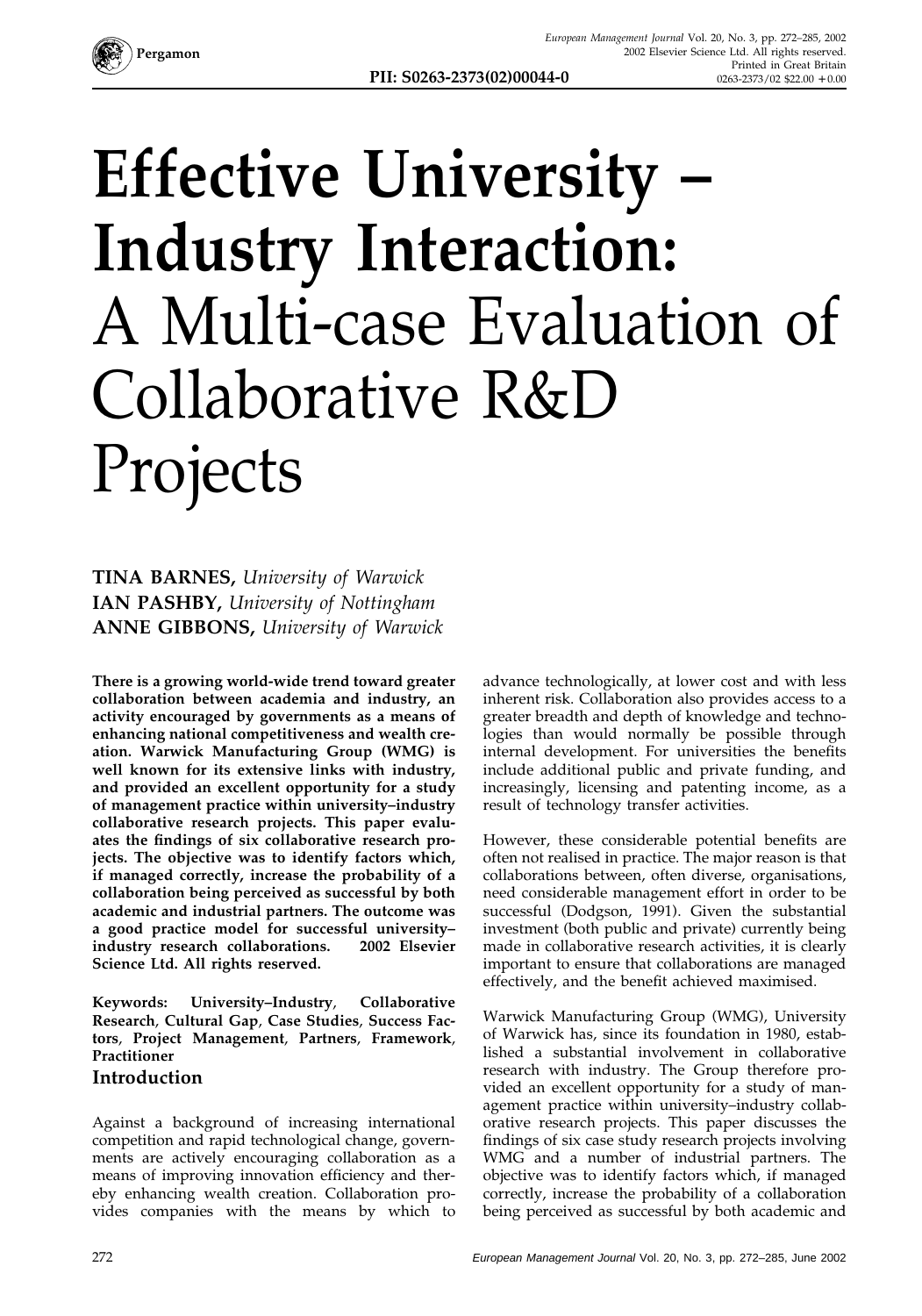industrial partners. This was achieved by conducting a thorough review of current research in this area through the published literature, thus providing a basic framework of success factors which were then validated through empirical evidence provided by the case study projects. The outcome was a good practice model for successful university–industry R&D collaborations. Furthermore, the success factors identified from the case study projects have been organised according to a number of key themes, thus providing a useful structure to the model. This structure provides some insights into the key areas which require particular attention in the successful management of such ventures.

#### **Research Approach**

This research brings together the results of a thorough review of the published literature in the field of collaboration management and empirical evidence provided by six separate case studies. A cross-case analysis was subsequently conducted in order to identify any common themes and factors to emerge from the cases, as well as to facilitate comparison between the cases and the literature. Many of the WMG's joint research activities involve the automotive and aerospace industries, and it was therefore logical to select cases within the Group's research portfolio with representation from these industries. Of the six cases, five projects were components of a larger research programme involving the automotive industry. These projects therefore formed a natural multiple case study; the projects had a number of common characteristics thereby providing natural boundaries for the study, limiting the extent of environmental variation. At the same time, these projects also differed in a number of ways, thus providing scope for a significantly different outcome in each case. The sixth project involved the aerospace industry, and whilst it shared some of the characteristics of the other five cases, it too differed in such a way as to contribute substantially to the study.

The collection of data for this research was carried out primarily through interviews with key participants in each of the projects, with supplementary evidence provided through project documentation, and direct observation of project meetings. The success of each project studied was evaluated primarily on the basis of the perceptions of these key participants, i.e. the value of the research outcomes to individual partners, and how well the expectations of each partner had been met. To balance these subjective measures of success, an objective measure of innovation was also applied, based on measurable outcomes such as number of journal papers published, number of patents filed and evidence of new product/process/technology developments. However, the emphasis placed on the *perceptions* of the key participants is justified on the basis that collaborative ventures are often perceived as failures despite some significant technological and/or tangible outcomes. Since such perceptions are likely to influence the decision to collaborate in future, these subjective views are considered worthy of further study.

Influential success factors to emerge from each individual case were tabulated together in order that the cases could be compared, and patterns of similar factors could be identified. The initial cross-case analysis provided the basis for a detailed evaluation of the case study evidence, in order to establish the background and the circumstances behind the major factors to arise from these projects. The results of this evaluation are discussed in the fourth section in order to set the common factors and themes identified in context, thus providing a clearer understanding of the common issues and problems experienced across the case study projects. Further, examination of this detailed cross-case evidence, coupled with relevant findings from published research, was used as a means of identifying possible solutions to the problems experienced. The result is a good practice model which provides important insights into the key issues involved in the successful management of university–industry collaboration on R&D projects.

#### **Results of Cross-Case Analysis**

Table 1 summarises the findings for each individual project, listing all factors found to have had a significant impact on the success of the project, as perceived by the participants. In each case, the factors identified were found, if correctly managed, to have a significant positive effect on the perceived success of the projects. Furthermore, the case studies also showed that where the same factors were neglected or mismanaged, there tended to be a corresponding negative impact on the perceived success of the projects. The results therefore provided clear indicators on which to base the development of a good practice model (presented in the fifith section) for the effective management of collaborative R&D projects.

Success factors in the management of collaborations, as identified from published literature in the field, can be organised into a number of key themes such as *choice of partner*, *environmental factors*, *ensuring equality* and *project management*. Since these key themes were also apparent in the case study evidence, the success factors identified were similarly categorised in Table 1. As the discussion in the fourth section will show, detailed examination of the case study evidence revealed a number of new success factors specific to university–industry interactions. However, the main themes or categories into which these success factors fall emerged from this research largely unchanged.

It is noted from Table 1 that no one factor or set of factors is clearly indicated to have discriminated